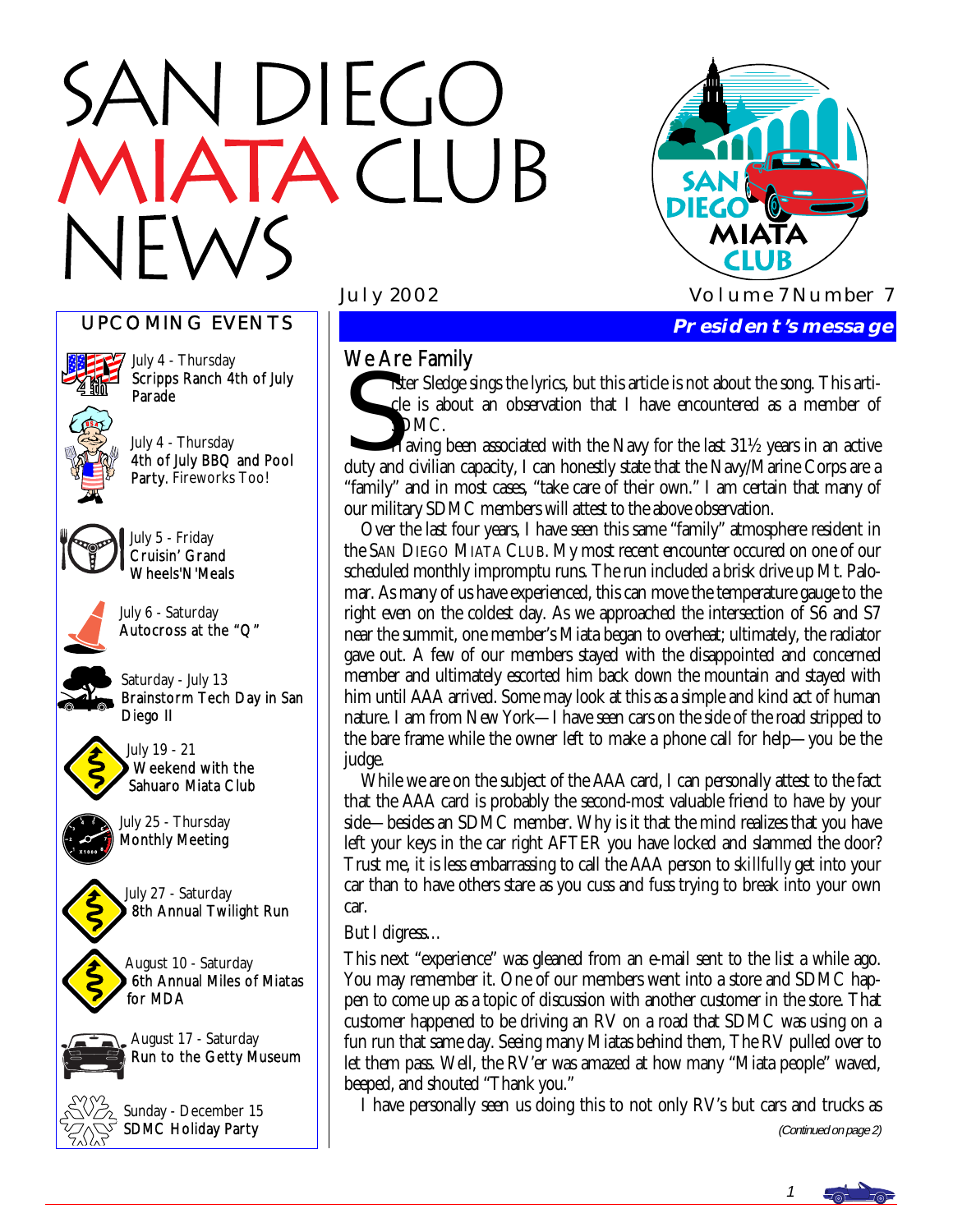#### **President's Message** (Continued from page 1)

well. It is a great advertisement for SDMC and the courtesy it displays. Having been an RV'er for some years, I can honestly state that I have experienced very few waves and beeps and thank-you's, but more often than not have been the recipient of obscene gestures and verbal shouts of abuse when I pull over to let others pass. Who ever said that RV'ing was a pleasant experience? Perhaps I should try it with 30 or 40 club members behind me—just kidding!

 I have noticed us help one another many, many times in many different fashions—via e-mail, or at tech days or meetings, or on a fun run or event.

 I have noticed us extend common road courtesy to others—fellow members or perfect strangers. It's the right thing to do. Remember the movie "Pay It Forward"?

 It is heartwarming to know that you are associated with a wealth of friendly, helpful, and caring members. We are a "FAMILY." Sometimes we may take on the appearance of a gang to the most casual observer, but more times than not we are there to take care of our own and others as well.

Take care of each other out there!

— "Your Pal" SAL

#### **Mission statement**

The purpose of the club is to<br>promote the enjoyment of, and enthusiasm for, one of the world's most exciting sports cars the Mazda Miata.

 Owning and driving a Miata is one of life's great pleasures, and adding the company and camaraderie of like-minded enthusiasts only enhances the experience. Won't you join the fun as we enjoy the beauty of San Diego County from the seat of a very special little roadster? **Let's have fun driving our Miatas!** 

#### **Newsletter Team**

ANTHONY "NEVADABOB" WILDE - Editor [newsletter@sandiegomiataclub.org](mailto:newsletter@sandiegomiataclub.org) VOODOO BOB KRUEGER [voodoo@miata.net](mailto:voodoo@miata.net) DIANE LONG [djaws@san.rr.com](mailto:djaws@san.rr.com) TOM SPRAGUE [tspraguepr@aol.com](mailto:tspraguepr@aol.com) Copies by SEAN O'CONNOR SIGN UP (858) 486-6771



**Geri does her version of the Miata wave.** 

#### **Board of Directors**

Executive Board **President**  SAL CAUSARANO (760) 787-0624

[president@sandiegomiataclub.org](mailto:president@sandiegomiataclub.org)

**Vice President**  STEVE KENNISON (858) 271-8498 [vicepresident@sandiegomiataclub.org](mailto:vicepresident@sandiegomiataclub.org)

> **Secretary**  VERONICA DIDIER (619) 421-8024

[secretary@sandiegomiataclub.org](mailto:secretary@sandiegomiataclub.org) **Treasurer** 

JIM BROKAW (619) 421-2110

[treasurer@sandiegomiataclub.org](mailto:treasurer@sandiegomiataclub.org)

Administrative Board **Membership** 

DAVE MARTIN & GALE CHAN (619) 582-2448 or (858) 492-9227

[membership@sandiegomiataclub.org](mailto:membership@sandiegomiataclub.org)

**Events Coordinator**  STEVE WAID (760) 432-0727

[events@sandiegomiataclub.org](mailto:events@sandiegomiataclub.org)

**Club E-mail Postmaster/Webmaster**  ROBERT "JTBOB" HOLLAND (858) 549-4011

[webmaster@sandiegomiataclub.org](mailto:webmaster@sandiegomiataclub.org) **Club Regalia** 

PAULA KENNISON & ROSALIND SCOTT (858) 271-8498 or (760) 789-3872 [regalia@sandiegomiataclub.org](mailto:regalia@sandiegomiataclub.org)

**Newsletter**  ANTHONY "NEVADABOB" WILDE (858) 693-8095

[newsletter@sandiegomiataclub.org](mailto:newsletter@sandiegomiataclub.org)

To send e-mail to all members of the board: [board@sandiegomiataclub.org](mailto:board@sandiegomiataclub.org)

#### **Notices**

The SAN DIEGO MIATA CLUB is a non-profit California corporation. The *SAN DIEGO MIATA CLUB NEWS* is the monthly newsletter of the SAN DIEGO MIATA CLUB. Use of articles or stories by other Miata clubs is hereby granted, provided proper credit is given. Submissions to the newsletter are welcomed and encouraged. Where possible, please e-mail your submissions to the newsletter editor. Submissions can also be mailed to the club's post office box.

#### **Submission deadline is the 15th of each month.**

*Editor reserves the right to edit all submissions.*

The SAN DIEGO MIATA CLUB has established a dedicated World Wide Web Home Page at:

[www.sandiegomiataclub.org](http://www.sandiegomiataclub.org)

Dedicated 24-hour voice message line: (619) 582-2448

**SAN DIEGO MIATA CLUB** P.O. Box 23081 San Diego CA 92193

2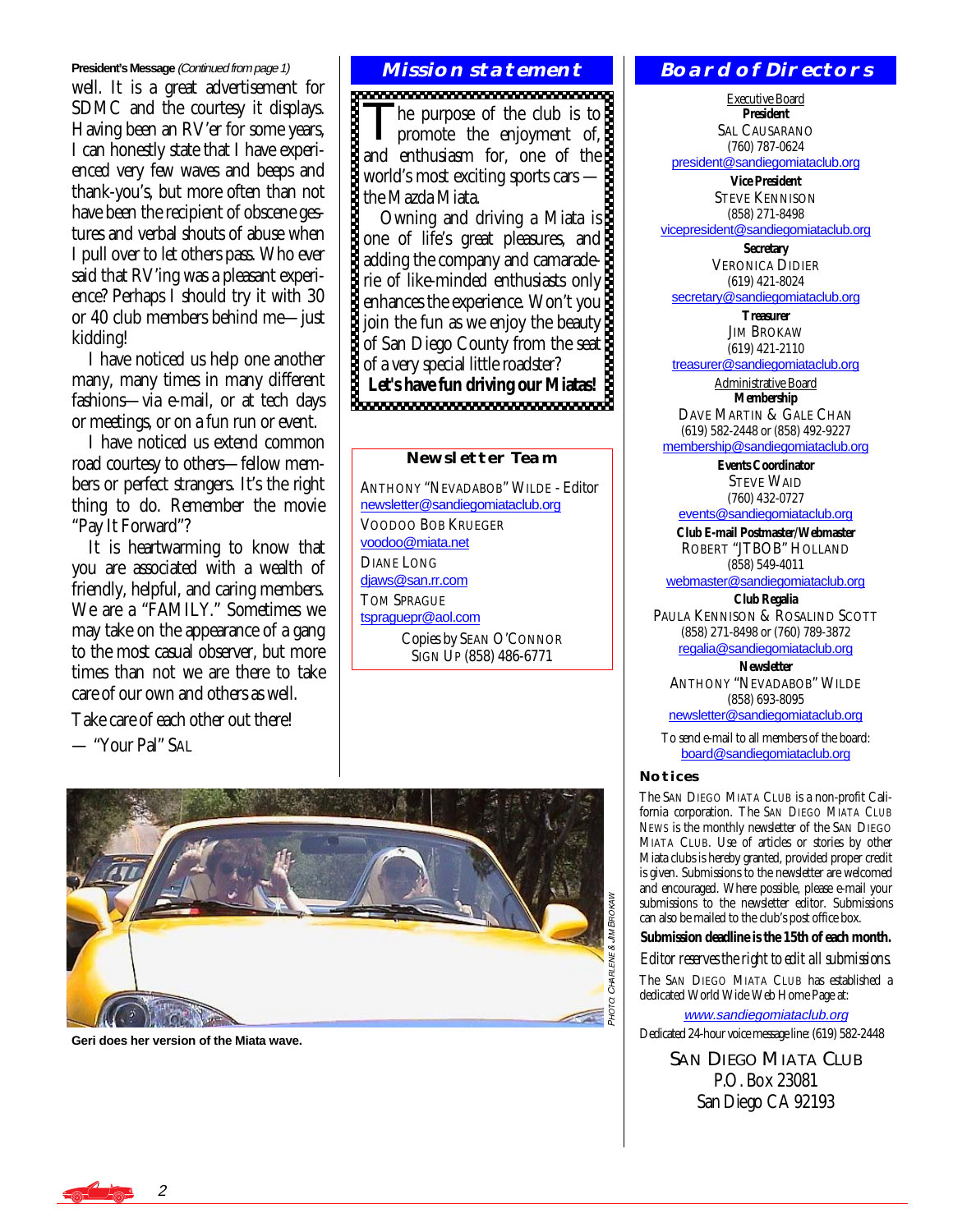# **Upcoming Events for the month of July**

Scripps Ranch 4th of July Parade **Date:** Thursday, July 4 **Meeting Time:** 7 a.m. **Place:** 9945 Cummins Place,

Scripps Ranch

**Coordinator:** DIANE LONG,

 (858) 566-6973 or [djaws@san.rr.com](mailto:djaws@san.rr.com) The Scripps Ranch 4th of July Parade is a small community parade where *almost* anything goes. There are the Boy Scouts and Cub Scouts, bands, the lawn-mower drill team, local dignitaries, etc. It is a basic home town, have fun parade. We will be defending our first place for car clubs that we have won the last three years.

 The parade starts at 10 a.m., so we will be meeting between 7 and 8 a.m. to decorate our Miatas. We have some club decorations, but please bring some more, if you can, to share. We will leave for our parade position no later than 9 a.m., **so coming early is important**. The street to the meeting place will be closed off at 8:45 a.m. The parade will end about 11 a.m.

*Directions:* I-15 to Pomerado/ Miramar Road exit. East on Pomerado. Left onto Scripps Ranch Blvd., right onto Red Rock and right on Cummins Place.

# 4th of July BBQ & Pool Party, Fireworks Too! **Date:** Thursday, July 4 **Time:** 3 p.m.



**Place:** The home of BARB & ELLIOT SHEV, 14425 Trailwind Road, Poway, 92064

**RSVP:** Elliot, [kingfish@teamvoodoo.com](mailto:kingfish@teamvoodoo.com) or (858) 679-0777.

After the parade everyone will want to cool off, so Barb and Elliot have once again opened their home to the club to enjoy. Their home overlooks Poway High School and the fireworks are spectacular from there.

#### **\*\*\*RSVP is required\*\*\***

This is a BYOB event. We all split the

cost of the food, which should be around \$10 per person.

*Directions*: I-15 to Rancho Bernardo Road and go East (Rancho Bernardo Road becomes Espola Road). Turn left on Trailwind Road and look for Miatas. Their house is several blocks up the hill on the right. Watch your speed...25 mph!

# Cruisin' Grand Wheels'N'Meals **Date:** Friday, July 5



**Meeting Time:** 6 p.m. to eat,

Leave for cruisin<sup>o</sup> at 7 p.m. **Meeting Place:** Tom's #23 on the Southwest corner of 5th Ave. and Centre City Pkwy., Escondido.

Cruisin´ Grand in Escondido started earlier this year. Beginning with the first Friday in April, every Friday night through September is the time to go to see hot rods, street rods, vintage cars, muscle cars, music, and on the first Friday of each month...Miatas.

### Autocross

**Dates:** Saturday, July 6 **Time:** 9 a.m.

**Place:** Qualcomm Stadium ' Mission Valley, southeast lot. DCCSD championship.

Brainstorm Tech Day in San Diego II

**Date:** Saturday, July 13

**Time:** 9 a.m. - 4 p.m. **Place:** The SHEV home,

- 14425 Trailwind Road, Poway  *Same directions from the 4th of July BBQ above.*
- **Contact:** Brainstorm ([www.miata.org](http://www.miata.org)) for pre-orders and installation appointments. (800) 779-3223, (310) 815-9825-Fax (310) 815- 9854.

Brainstorm is coming back to San Diego for a Tech Day. It has been over two years since they have been here, so go to [www.miata.org](http://www.miata.org) and start deciding what goodies you might want. One of the popular items is the remote oil filter, which makes changing your oil really easy. Brainstorm exhaust systems are always popular, and there will be special pricing.

#### SAN DIEGO MIATA CLUB specials

Parts with installation:

- 1. BSP Shortbar-polished stainless steel: reg.  $$29\overline{9} + $110$  installation=\$409. SDMC price: \$370 installed.
- 2. BSP Windblocker-vinyl: reg. \$240 + \$27.50 installation = \$267.50. SDMC price: \$230 installed.
- 3. BSP Low Profile Headlight Kit: reg.  $$335 + $110$  installation= \$445. SDMC price: \$399.99 installed.
- 4. BSP Short Shifter Kit (5spd & 6spd): reg. \$150 + \$55 installation=\$205. SDMC price: \$180 installed.
- 5. Colored gauge faces (no needle repaint): reg. \$135 + \$110 installation=\$245. SDMC price: \$199.99 installed.
- 6. Vintage gauge rings: reg. \$89 + \$82.50 installation=\$171.50. SDMC price: \$150 installed.
- 7. BSP leather shift boots: reg. \$45 + \$27.50 installation=\$72.50. SDMC price: \$60 installed.
- 8. Chrome Shifter Surrounds: reg. \$95 + \$55 installation=\$150. SDMC price: \$110 installed.

Parts specials (no installation):

- 1. Leather shift boots, brake boots, seatbelt sleeves: 10% off.
- 2. Interior metal parts: 15% off.
- 3. Shocks, springs, sway bars, strut braces: 10% off.
- 4. Sport grills (powder coated): reg. \$89.95, SDMC price \$75.
- 5. BSP 4-into-1 headers (1990- 2000): 10% off.
- 6. BSP Spare Relocation Exhaust:

**Upcoming Events** (Continued on page 4)





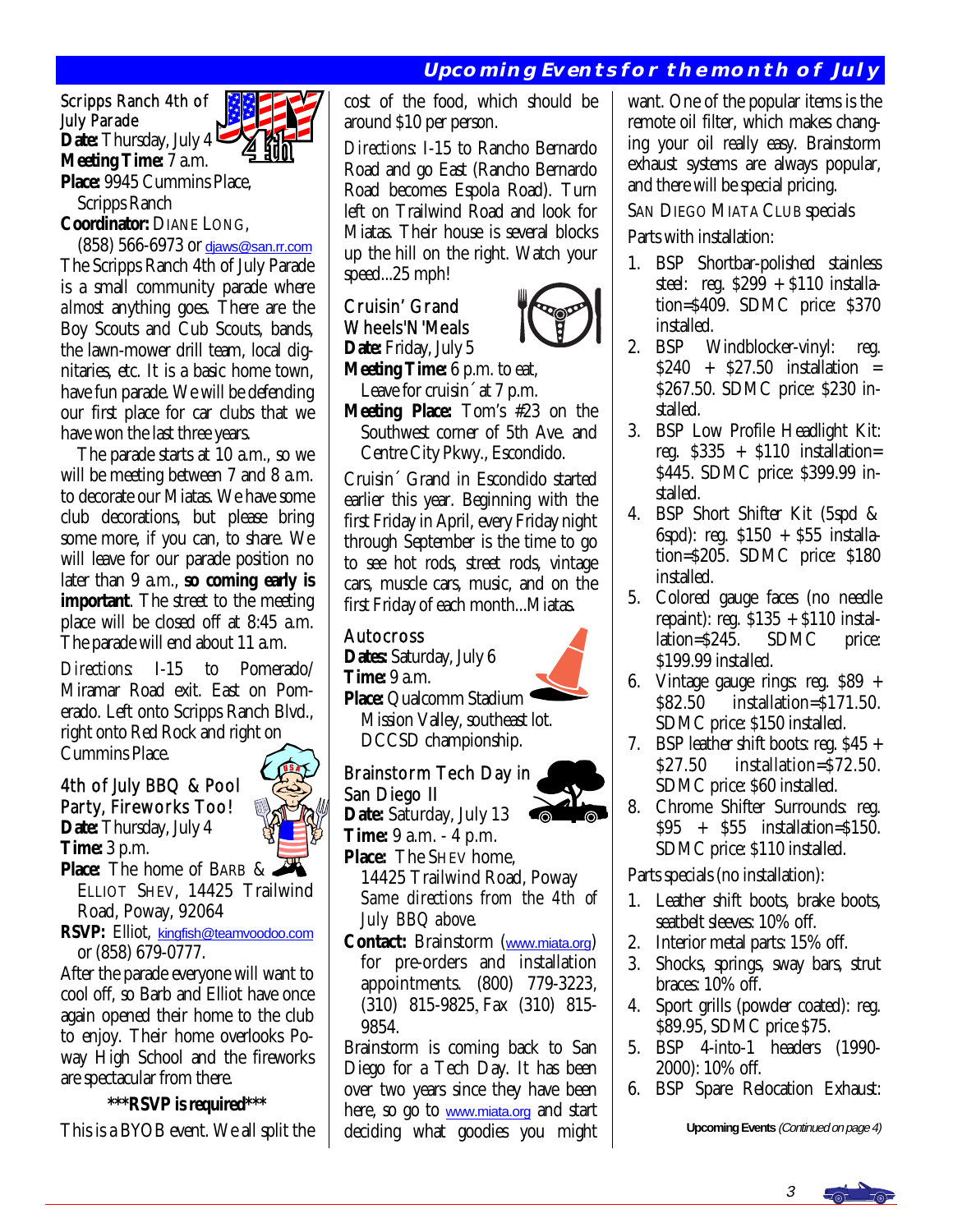#### **July Events** (Continued from page 3)

reg. \$395, SDMC price \$350.

7. BSP 4pc. Big brake kits: reg. \$1280, SDMC price \$1150.

# A Weekend with the Sahuaro Miata Club



**Dates:** July 19, 20, 21 *Some parts of the weekend will qualify toward mileage award.* 

The SAHAURO MIATA CLUB from Arizona will be coming to San Diego County the weekend of July 19th, 20th and 21st. Their request is that they be shown the San Diego roads. They are more interested in driving than sightseeing. Therefore we have planned a weekend that will meet their desires. They will be staying at the Best Western in Escondido just off El Norte Parkway and Interstate 15.

 **Friday, July 19:** Some of the Sahauro members will have arrived, so we will be doing a traditional Cruisin´ Grand evening, meeting at Tom's #23 for dinner at 6 p.m. At 7 we will go cruise for a while and then park in the Wells Fargo parking lot on Escondido Blvd to walk Grand. Ice cream will surely be a part of the evening.

 **Saturday, July 20:** Meet at Tom's #23 for breakfast at 9 a.m. Leave for a morning run in the North County at 10 a.m. We will end up in Julian for lunch and visiting. No specific eating location...people will be on their own. At 1:30 p.m. we will assemble in the Julian High School parking lot, just east of town. We will leave at 2 p.m. for the afternoon run that will end at Bob's by the Bay in Chula Vista about 5 p.m. DENNIS DIDIER has arranged for a separate area from 5 to 7:30.

 **Sunday, July 21:** We will meet at 9 a.m. at the Marie Calendar's in Escondido for their brunch. We leave at 10 a.m. for a run that will take the Sahauro members east, where we will send them on their way home. The run will end at or near the Desert Tower at about noon.

SDMC members are invited and en-

couraged to join any or all of these activities.

# Monthly Meeting

**Date:** Thursday, July 25 **Time:** 6 p.m. **Place:** Boll Weevil 9330 Clairemont Mesa Blvd. (at Ruffin Road), San Diego (858) 571-6225 This event is the single best way to meet your fellow club members, ask questions, share stories, etc. *Don't miss the fun!* 

# 8<sup>th</sup> Annual Twilight Run

**Date:** Saturday, July 27 **Time:** 3 p.m. for late lunch, drivers meeting at 4:45 p.m.

**Meeting Place:** Boll Weevil, 3637 Avocado Blvd., La Mesa

**Run Leaders:** MARK & CATHY BOOTH, (619) 670-3789 (home), (619) 990-5520 (cell),

[mbooth@cts.com](mailto:mbooth@cts.com)

*This run qualifies toward mileage award.* 

For this, the 8th annual running of the Twilight Fun Run, we again return to the original starting location and the first year's run route (a new Boll Weevil has replaced the Pizza Hut).

 This is a very *leisurely* ride along some of San Diego's most scenic East County roads. What makes this one different is that we do it during the late afternoon/early evening hours. That special twilight period when the hot summer day slowly gives way to a comfortable summer evening.

 Arrive at 3 p.m. for a late lunch (there are no eating stops planned along the run route). The drivers meeting will start at 4:45 p.m. The run will finish back near the starting point at approximately 8:45 p.m.

*Directions to Meeting Place:* I-805 south to Highway 94 east. Continue on Highway 94 into La Mesa. (Watch those signs carefully; Highway 94 east merges off to the right near the Spring



Street exit.) Stay on Highway 94 east and exit at Avocado Blvd. Turn left at the stop sign at the end of the ramp. Proceed over the highway and make a right turn into the Rancho San Diego Village Shopping Center. The Boll Weevil is straight ahead.

# **future events**

#### 6TH Annual "Miles of Miatas For MDA"

**Date:** Saturday, August 10th



**Meeting Time:** 9 a.m. **Meeting Location:** Boll Weevil 9300 Clairmont Mesa Blvd. (at Ruffin Road), San Diego

(858) 571-6225

It's that time of year when SDMC members have fun driving for charity in the 6<sup>th</sup> annual "Miles of Miatas for MDA." JACK and SUE HINKLE are planning a full day of fun-filled activities for club members to participate in our fundraising efforts for the Muscular Dystrophy Association.

 Each year club members show up with big hearts in support of this annual event and each year SDMC has exceeded the previous year's total. Last year's event raised over \$12,000 and, with 600 members, we are hoping to exceed that this year.

 "Miles of Miatas for MDA" will begin with registration hosted by our favorite meeting place, the Boll Weevil Restaurant. Members can turn in their sponsor sheets, buy raffle tickets, and sign up for the 50/50 drawing.

 Of course the fun will begin as we wind our way over 100 miles of great San Diego County roads with stops along the way. The run will conclude at Bel Marie Winery located off Deer Springs road for wine tasting, delicious Santa Maria-style BBQ, fundraising awards and "Miles of Miatas" raffle.

 How can we do this? Members ask family, friends, co-workers, etc. to sponsor them for the run on the sponsor sheet included in the newsletter.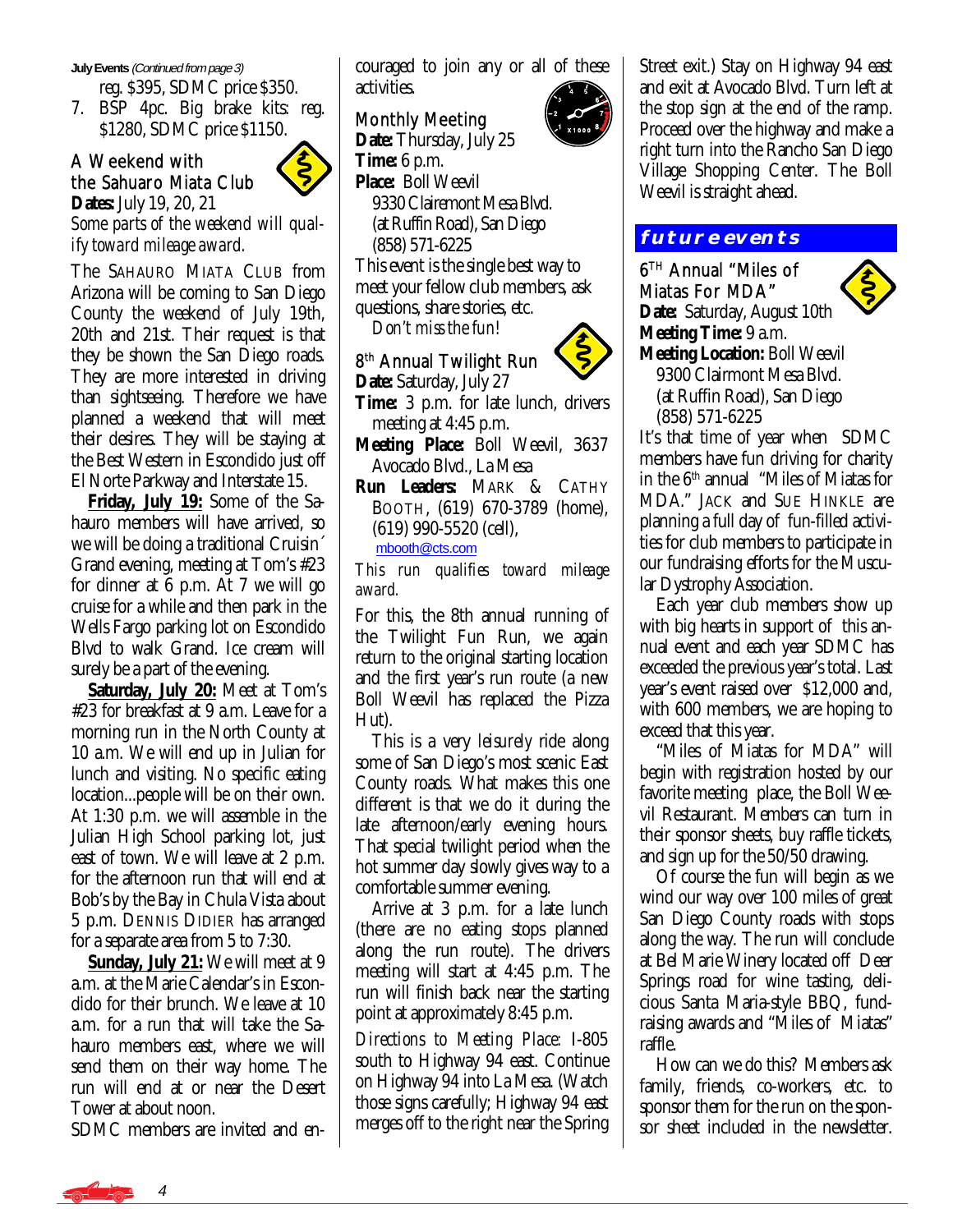The more sponsors each member solicits the more dollars we raise for MDA. Last year our top fundraiser raised over \$1,500. One forward thinking member has already raised \$1,000. Who will be our top fundraiser this year?

 Participants will receive two event T-shirts for raising over \$100 and a raffle ticket for every \$50 raised. Additional raffle tickets can be purchased at \$1 each or 15 for \$10. Cost of the BBQ dinner will be \$13 per person. The Hinkles need payment for the BBQ dinner by no later than August 1<sup>st</sup>; checks can mailed to 733 S. Kalmia St., Escondido, CA 92025.

 This is an event you won't want to miss, so mark your calendars for Saturday August 1. Plan to join the Hinkles and other SDMC members for the 6th annual "Miles of Miatas for MDA." With the support and enthusiasm of the SAN DIEGO MIATA CLUB and its membership, we can make a difference.

 It will be a ZOOM ZOOM Day for MDA. Please RSVP to Jack and Sue via email ([sportscarr@aol.com](mailto:sportscarr@aol.com)) or at (760) 735-9456. ľ

### Run to the Getty Museum



**Date:** Saturday, August 17

- **Meeting Times:** 7:15 a.m.– McDonald's, 8:30 a.m. at Sport Mart
- **Meeting Places:** McDonald's at I-5 and Oceanside Blvd. And Sport Mart at Magnolia/Warner Avenue in Orange County.
- **Leaders:** RANDY & SUE PATTERSON (760) 63-0109 or [rpatters1@cox.net](mailto:rpatters1@cox.net)

The Getty Museum is truly a wondrous place. Don't miss out. For those who have been before you know that there is no better way to visit the museum than with a group of friendly Miataphiles.

 The route will be same as the in the past, with the same sort of run plan. If it ain't broke don't fix it. We will be leaving from McDonald's, located at

I-5 and Oceanside Boulevard, at 7:15 a.m. From there we will be traveling north to meet up with our friends in SOCALM. We will meet at the Sport Mart located on the west side of I-405 in the parking lot at Magnolia Street and Warner Avenue, exiting Fountain Valley/Huntington Beach at 8:15, departing at 8:30. This should put us at the museum at 10 a.m. to enter as a group.

 There are several options for eating at the Getty. Once again the picnic tables will be available if you wish to bring your own food. The picnic tables are open to anyone who wishes to use them (they no longer reserve them). In addition, there are a variety of restaurants at the museum to choose from.

 Upon arrival you are free to explore the museum as long as you wish.

*Please RSVP if you are going to attend, as there are only 50 openings.* 

#### Debbye Does The Drive-In

Run to the Movies **Date:** Saturday, August 24 *Details in the August issue of the San Diego Miata Club News.* 

### Edelbrock Tour

Date: Saturday, October 19 **Place**: Edelbrock factory and mu-

 seum in Torrance, California. **Contact**: ROBIN & MIKE

FAIRCLOTH, [HawkinLady@aol.com](mailto:HawkinLady@aol.com)

 The Edelbrocks have been making performance parts since the 1950's. The name is synonymous with "going fast." It is likely that we will be able to see Vic and Camee Edelbrock racing at the Coronado Speed Festival the weekend before.

 The Edelbrock tours are from 10 a.m. to approximately 1 p.m. starting with Camee Edelbrock or Vic Edelbrock talking about the history of the company. Then the tour guides split the tour into groups and you drive to their manufacturing plant; then come back to see the shock building, exhaust building, and their distribution center, all in Torrance. The tours are a lot of walking; then back to the museum for lunch and a goodie bag.

 There also is an Edelbrock Sportswear room where they sell clothing.

 This is a rare opportunity, and we will be limited to 120 people. SO-CALM has been invited to participate as well...after all, it is in their backyard.

 Please make reservations with Robin Faircloth. Even though there appears to be plenty of time, you don't want to be left out. Make plans and reservations today.

### 3rd Bi-Annual Hearst Castle/

San Simeon Run **Dates:** November 8 – 10 **Meeting Time** 9 a.m.



 Drivers Meeting 9:30 a.m. **Meeting Place:** Madonna Inn Parking Lot, San Luis Obispo, CA

**Contacts:** BARI RUSSELL,

[barirussell@earthlink.net](mailto:barirussell@earthlink.net)

(949) 588-1531 or (714) 856-9890

BILL HYDE, [wnhyde@earthlink.net](mailto:wnhyde@earthlink.net) 

 (714) 525-5831 or (714) 225-1319 Mark your calendars, because you don't want to miss this Miata adventure that tours one of the world's most famous mansions, set in California's most beautiful region! Even more exciting, we get to ZOOM ZOOM on some of the best Miata roads in the country! Bill has assured me there will be ample potty stops this year!

### **Room Booking:**

 SOCALM Miata Club Group Res ervations: (800) 544-4866 (Sean)

**Motels:** Nov. 8 - Motel 6 San Luis Obispo South, Property 1373, Reservation Number 131713 Nov. 9 – Motel 6 San Simeon,

 Property 1212, Reservation Num ber 131002

I have blocked 20 rooms at both properties—all queen beds and all non-smoking. You need to request smoking rooms and ask them to be added to our group. In San Luis we

**Future Events** (Continued on page 8)



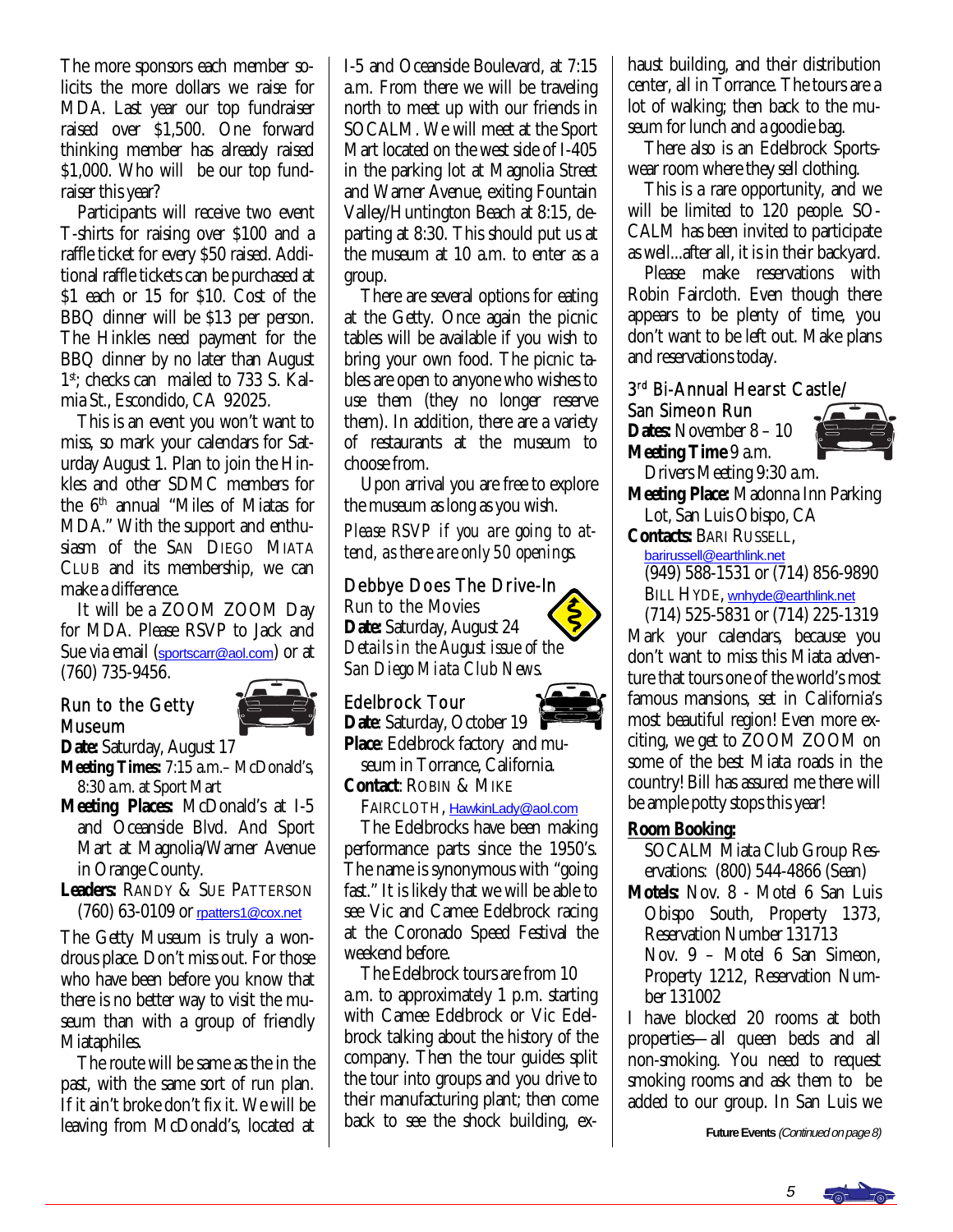#### **member profile**



— BILL and BILLYE PRESTON

The next time someone suggests<br>that your Miata is too small for long distance travel, you can just chuckle a bit and tell them about some of your own joyous voyages. Or refer them to BILL and BILLYE PRE-STON.

 You probably have seen the Prestons at some of our events—even though they live in Ft. Worth, Texas. They are members of our club, and consistently would win the award for most distance traveled. They are also members of the Windy City (Illinois), Lone Star (Dallas/Ft Worth, Texas) and Tejas (Austin, Texas) clubs. Miatas and family are big parts of their collective lives.

 Billye and Bill travel quite a bit in their work. When that requires them to travel west, they simply see what fun things SDMC and other clubs along the way have scheduled, and that determines the route and schedule.

 And they do drive quite a bit. Their 1999 Classic Red LS has more than 125,000 miles on it. It also has Hard Dog roll bar, FM dual exhaust, RB intake, RB header, Koni shocks, GPS, and a Valentine One. The GPS is especially helpful for trips to new territory.

Some trips take them away from

home for four or five weeks at a stretch. This obviously requires some imaginative packing. Billye is happy to offer suggestions to those who face similar challenges. One proven ploy is a "send dirty clothes home and buy new ones" process. It seems to work quite well.

 Family life is centered on Billye's two grown daughters and Bill's 13 year-old son. And of course Miatas.

 This is the third Miata for the Prestons. The first was a Red `90, bought by Bill to impress Billye. It took seven years, but the concept worked. That car was sold in 1992 to help finance a new business, but then a Red `95 LS joined the family. That one came about with the influence of San Diego members JOHN and BARB TEMPLETON, who were with the Windy City Miata Club at the time. That car turned 100,000 miles before being traded for the `99.

 You may note all the Miatas have been red. Bill says the phrase "the little red sports car" tells it all. But all of his cars the last 20 years have been red.

 Billye recently bought a blue Chrysler, but we can forgive her because it is indeed a convertible.

— TOM SPRAGUE

*To be included in our ongoing series of Member Profiles, write a short (200-400 word) summary and e-mail it to:* 

[newsletter@sandiegomiataclub.org](mailto:newsletter@sandiegomiataclub.org) *You can also mail it to the Club P.O. Box. Please include a photo. We want to be able see your face. — Your photo will be returned.*

#### **Regalia**

# ZOOM Racing Polo Shirts

New regalia has arrived! For the months of June, July, and August the Regalia Gals will be offering Zoom Racing Polo Shirts. These sporty shirts will come in several different colors with embroidered SAN DIEGO MIATA CLUB logo. The collar and cuffs display a black & white checkered (Racing Flag) pattern with two small red stripes. The color choices are; Red/w black logo, Blue/w black logo, Light Gray/w black logo, Yellow/w black logo, Purple/w black logo, White/w red logo, Black/w red logo. These fine Zoom Racing Polo Shirts will be available in sizes medium, large, X-large and 2X-large.

 The new Zoom Racing Polo Shirts made their debut at the June SAN DIEGO MIATA CLUB meeting. The Regalia Gals showed sample shirts available in all the colors and sizes for viewing pleasure. This allows club members to preview this fine collection of Zoom shirts so they can order exactly what they require. These shirts are a limited edition and will be sold by order ONLY! Order forms will be supplied by the Regalia Gals. All orders must be paid for in advance. Prices will range from \$26 (M-XL) to \$28 (2XL).

 If you have any questions please call/email your friendly Regalia Gals, ROZ and PAULA.

(858) 271-8498 or (760) 789-3872 [regalia@sandiegomiataclub.org](mailto:regalia@sandiegomiataclub.org)

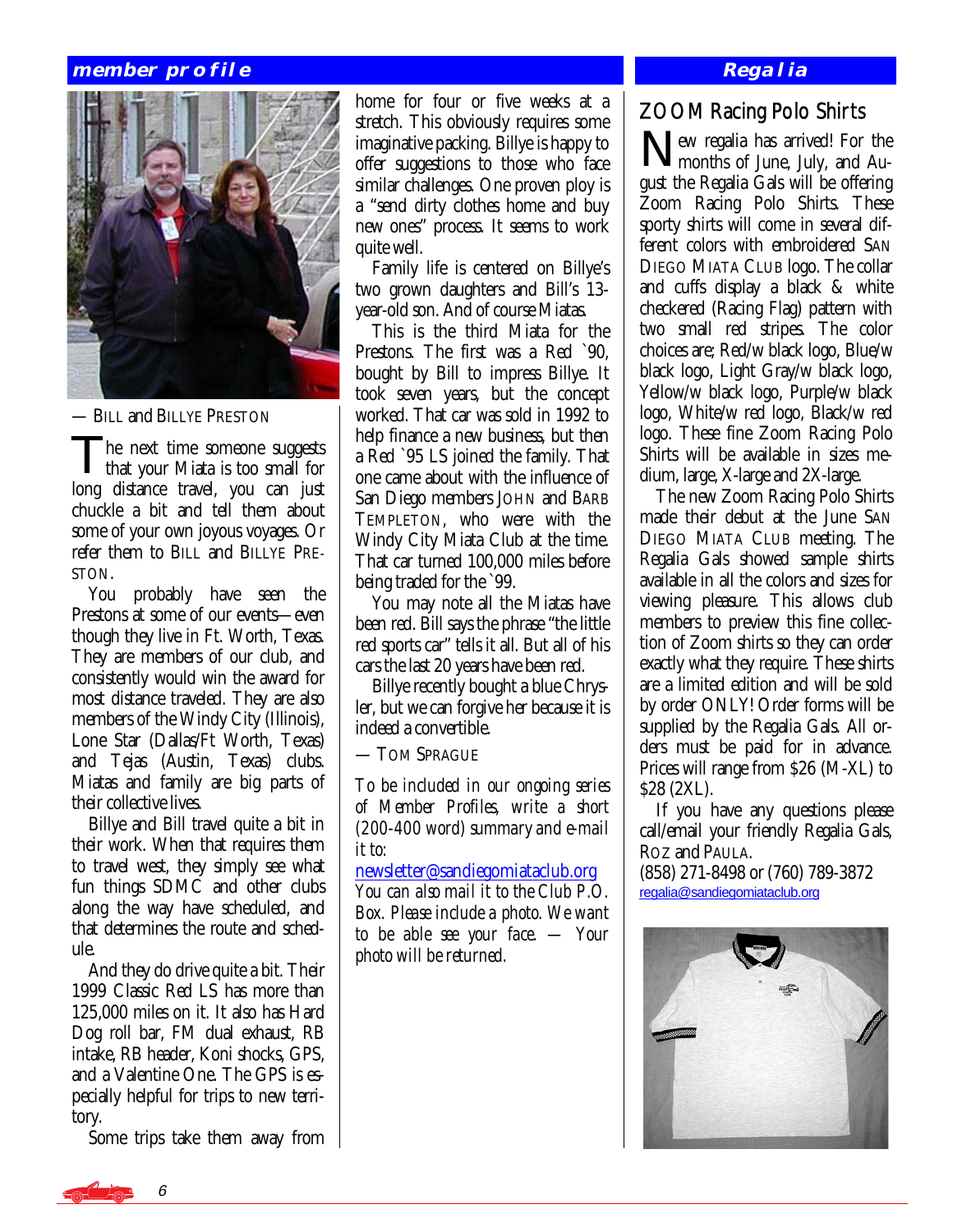#### **WELCOME to our newest members**  REBECCA CABIGAO & IDA FRIEMUTH ROBERT & BARBARA CLARKE LARRY RATHBUN & JOANN YESKO Membership Statistics As of June 23, 2002, there are 386 memberships (157 single, 229 dual) for a total of 615 members. Memberships by Miata Color: 100 Red 56 White 41 **Black** 37 **Silver** 26 Emerald Green 20 Montego Blue<br>16 Yellow 16 **Yellow** 15 **BRG** 12 Sapphire Blue 11 Twilight Blue 9 Crystal Blue 9 Mahogany 9 Mariner Blue 8 Marina Green 7 Laguna Blue 6 Merlot 6 Starlight Blue 5 Midnight Blue 3 **Titanium** 2 Evolution Orange 1 **Laser Blue** 1 Teal (custom) 5 Unreported\* Renewing Members (since last newsletter): KEN & BARBARA BARTON DELMAR & CHRYSELDA CALAHAN JACK & SUE DILUSTRO JOE & DIANE GARRISON VALARIE GOODKIN STEF & TOM GOULD ARTHUR L. HAMILTON BRUCE & LEIGH HARMER JOHN & DEE HORSMAN DAVE & PAMELA HUNT TONY & MARIA IGAR CYNTHIA S. JONES RICH KARPP BOB & VICKY KRUEGER STEVE LAMB LENI & DONNA METRO GREG ORTH MICHELE PALAZZI DENNIS PECK GARY PEIFFER MICHAEL REAVES LOIS A. RICHARDS RICHARD SCHERSCHEL **TOM SPRAGUE** JOHN & BARBARA TEMPLETON ANTHONY WILDE

WOODY & MAGGI WOODHOUSE

Unreported means a member does not have a Miata at this time.

**membership information** 



New Members!

**(since last newsletter):** 

TOM BOST San Diego 1991 White

> San Diego 1995 White

El Cajon

BILL JONES Oceanside 2002 White

Ramona

BUD PHILLIPS San Diego

 San Marcos 2001 Black DIANE S. SMITH 1990 Black

> San Diego 1993 Black

 Poway 1993 Red

1996 M (Starlight Blue)

LES & SANDY MERRILL

2002 SE (Titanium)

2001 Crystal Blue

GEORGE & EILEEN STEINER

DAVID & ELLEN WEIMER

# The Phones Are In!

Thanks to the donations from both SAN DIEGO MIATA CLUB and SOCALM members, your no-longer-needed wireless phones are being reprogrammed to serve as emergency lifelines (911 usage only) to potential victims of domestic violence. Our phone contributions may just be responsible for saving the life of at least one of the 5,000 plus victims beaten and abused every day. Our tally? In addition to 54 individual phone donations, I "hooked up" two companies with the Call to Protect foundation for direct corporate donations of 50+ phones each. Way to go SOCALM and SDMC!

— DIANA CARMEL

**Just how many cell phones can you fit in a Miata trunk? Diana Carmel found you can fit enough to do a lot of good.** 

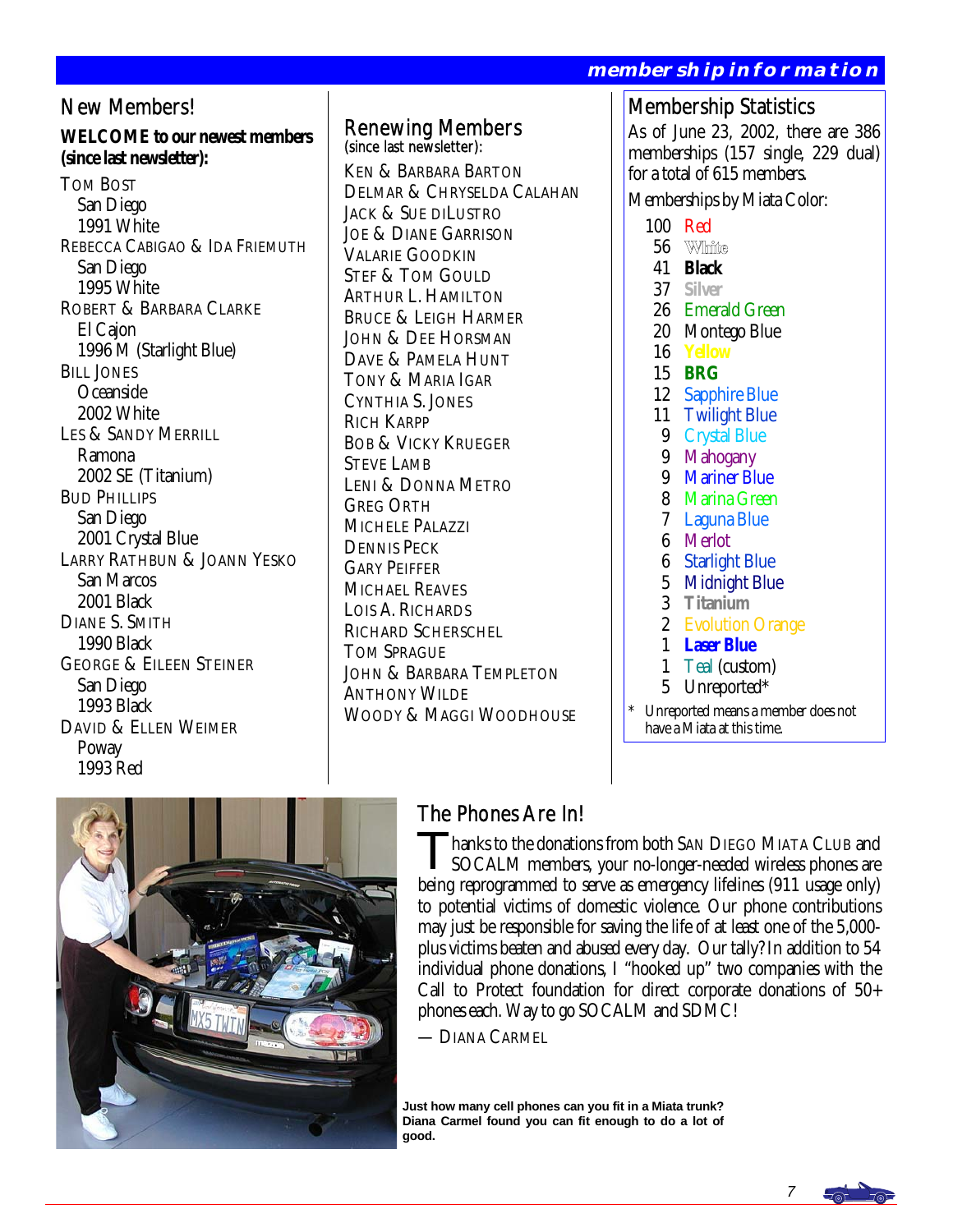#### **Future Events** (Continued from page 5)

have (10) 1-bed rooms and (10) 2 beds. The rates are quoted to how many **people** in the room, not beds! The rooms in San Luis Obispo, including tax, are \$50.59 for a single and \$57.19 for a double. At San Simeon we also have 20 rooms—all double queens. The rates are: \$61.03 for a single and \$71.93 for a double. AARP members bring your cards for 10% off. When you call for reservations please ask for Sean, but any one in Group Reservations can help you. You *must* tell them the reservation is under SOCALM, and give the property number, and the reservation number. Please contact Bari Russell when you have made your reserva-

# tions or if you have any problems.<br>San Diego Miata Club  $\sqrt{2\sqrt{2}}$ San Diego Miata Club Holiday Party



**Date:** Sunday, December 15 **Location:** San Vicente Inn (San Diego Country Estates), 24157 San Vicente Road, Ramona, CA 92065 **Hosts:** MIKE & ROBIN FAIRCLOTH,

 (760) 789-5171 or [hawkinlady@aol.com](mailto:hawkinlady@aol.com)

Dinner will be served buffet style. Once summer is over, there will be more information to relay regarding cost, menu, directions, etc.

# **UPCOMING regional and national events**

Flyin´ Miata Open House **Date:** August 15-19 **Location:** Flyin´ Miata, 331 South 13th Street, Grand Junction, CO

Every year, Miata enthusiasts from all over descend on Western Colorado for the annual FM Open House. It's a chance to meet the folks at FM and other Miata nuts, take in the great roads and scenery, get your car dyno tested, and even be in a parade.

 This year, we've rented the local kart track for both karting and Miata fun—it's great for people with really short attention spans. We're also having a bit of a special event when Dan Pedroza (of MRoad) gets married to his fiancee Dani!

 If you're interested in joining us, please fill out the pre-registration form. There's no commitment, but we'll use these numbers to gauge interest and set the prices. Please don't fill it out if you know you won't be coming.

#### [www.flyinmiata.com/news/openhouse02/](http://www.flyinmiata.com/news/openhouse02/default.asp) [default.asp](http://www.flyinmiata.com/news/openhouse02/default.asp)

**Accomodations:** Hawthorn Suites,

 225 Main Street, Grand Junction, CO (800) 922-3883 or (970) 242- 2525

View their rooms! [www.hawthorn.com](http://www.hawthorn.com) General room info: 25 rooms (20 single studios and 5 double studios) have been blocked off for "Flyin´ Miata." The block of rooms is reserved from Thursday night, August 15th to Sunday morning August 18th. All of the rooms have one queen-size bed, one queen sofa sleeper, refrigerator, microwave, TV, Internet access, and two phone lines. Non-smoking and smoking rooms are available. Pets are allowed, but the hotel requires notice at the time you make your reservation if you plan to bring a pet. Two bedroom suites are available. The room rate is \$79 for the single studios and \$89 for the double studios. The rooms are reserved until July 15th.

 Please call to make your individual reservations and refer to Flyin´ Miata.

#### The Greater Cincinnati Miata Club's Midwest Miata Gathering **Dates:** September 7 - 9

**Place:** Cincinnati, Ohio

The first Gathering was held in 1999 as a prototype to an event with a different format from the established national and regional events. It was envisioned as a loosely structured event with minimal costs other than those elected by each individual participant. There is no registration fee nor are there any charges for events

put on by the members of GCMC. There is an admission charge to the park where the event is held (\$3 will cover the whole weekend) and some activities (like the dyno Session) have charges related to what the service provider requires. Participants are, of course, required to provide for their own food and lodging...but even there, there are club members who would host guests if given some warning.

 Events have included seminars (free), drives (free), car competitions of various sorts (free), dyno sessions (a charge by dyno operator), nights at an electronic playground like Dave & Busters (fees according to the games played), general enthusiasts BS sessions, group dining out (you order what *you* want), R/C races, autocross competitions (usually SCCA or similar with their fees applying), gymkhanas (free-low pressure autocross like events), raffles (free - last year we had tickets to U.S. Grand Prix)...and just about anything the group wants. If we know you're going to be there, we can plan more!

 While there is no fee, registering helps the organizers know how far to stick their necks out and bust their buns for the guests coming. The Gathering has grown each year and is sure to do so again this year. It's a good time on low bucks with no limit to the activities available.

 Additional information and directions are available at:

# [www.miatagathering.net](http://www.miatagathering.net)

#### 2002 National Miata Event

**When:** September 19-22, 2002

**Where:** Hilton, Washington Dulles Airport City, Herndon, VA

Take the scenic routes to the Nation's Capital for the 2002 National Miata Event hosted by Mazda Sports car Club of Washington D.C. and sponsored by the MIATA OWNERS CLUB. Miata. Event check out the event web site at [www.mscw.com/Miata2002](http://www.mscw.com/Miata2002) or phone (703) 278-8005.

8 <del>ma Car</del>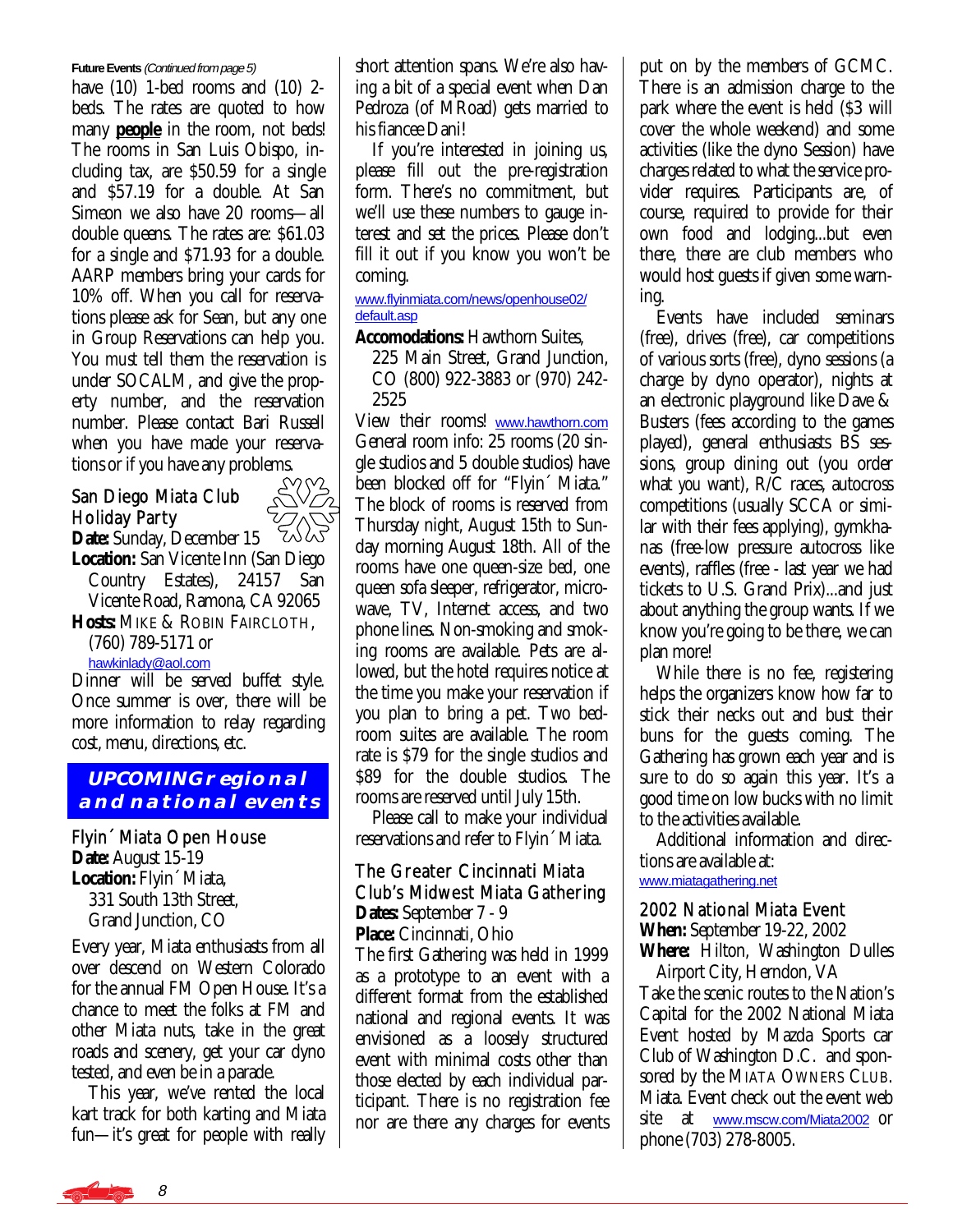# May 25, 2002 Autocross Results

Congratulations to the following SAN DIEGO MIATA CLUB members on their performance at the Solo2 championship event. The event was sponsored by the Southern California Autocross Team (SCAT), and held at Qualcomm Stadium.

| <b>Class</b>    | <b>Driver</b>          | Car             | <b>Place</b>     |
|-----------------|------------------------|-----------------|------------------|
| CS              | <b>DENNIS DIDIER</b>   | Miata           | 6th              |
| CS              | <b>JOHN HILTON</b>     | Miata           | 8th              |
| H <sub>S</sub>  | <b>RON CHAPMAN</b>     | Civic           | 2nd              |
| IS <sub>2</sub> | <b>KEVIN HAYWOOD</b>   | Miata           | 1st              |
| IS <sub>2</sub> | JOHN "JD" LIMA         | Miata           | 2nd              |
| IS <sub>2</sub> | MICHAEL HEINITZ        | Miata           | 3rd              |
| IS <sub>2</sub> | ROBERT "JT" HOLLAND    | Miata           | 5th              |
| IS <sub>2</sub> | <b>RAINER MUELLER</b>  | Miata           | 6th              |
| IS <sub>2</sub> | ELLIOT SHEV            | Miata           | 7th              |
| IS <sub>2</sub> | ED PITTS               | Miata           | 8th              |
| IS <sub>2</sub> | <b>STEVE WAID</b>      | Miata           | 10th             |
| IS <sub>2</sub> | <b>STEVE KENNISON</b>  | Miata           | 12 <sub>th</sub> |
| IS <sub>2</sub> | FEDERICO ABAD          | Miata           | 15th             |
| IS2L            | <b>BARBARA SHEV</b>    | Miata           | 1st              |
| IS2L            | Veronica Didier        | Miata           | 3rd              |
| SU              | HOWARD KUZMINSKI       | Miata           | 6th              |
| SU              | <b>WALLY STEVENS</b>   | Miata           | 14th             |
| SU              | <b>JAMES SANDERS</b>   | Miata           | 15th             |
| <b>CSP</b>      | <b>MARA CALER</b>      | <b>CRX</b>      | 3rd              |
| M1(BM)          | <b>LARRY DENNSTEDT</b> | <b>Aardvark</b> | 1st              |

# **AUTOCROSS AT THE "Q"**

The following autocross events are *tentatively scheduled* to take place in the parking lot of Qualcomm Stadium:

Saturday, July 6………………..championship

The schedule for the second half of the year was not available at press time.

#### To confirm autocross information, call:

San Diego SCCA Hotlines (619) 441-1333 (800) 360-4454

Web page [www.sdr-solo2.com](http://www.sdr-solo2.com)

Come participate or watch SAN DIEGO MIATA CLUB members race at the autocross (timed event). To participate you need to register for a Solo2 card and number (\$15) and have a DOT approved helmet. Loaner helmets are available at the autocross.

# **Spec Miata Racing**

# Mazdaspeed Cup at Laguna Seca

In Sunday, June 9, the Mazdaspeed Cup series made a stop at the Mazda Raceway Laguna Seca, near Monterey.

 Seventy Mazda Miatas took to the track during the fifteen laps of the race, which ran prior to the marquee CART race that day. This was the largest number of cars to ever start a race at Laguna Seca.

 Ken Dobson of Carmel Valley, CA led the race from start to finish with Barry Hartzel of Monterey taking second. SDMC member DAVID LEVY completed all laps to finish 49<sup>th</sup>.





**Above— 70 Miatas stop between turns 9 and 10 at Mazda Raceway Laguna Seca for an outstanding photo.** 

See [www.specmiatawest.com](http://www.specmiatawest.com) for more information.

**Left— San Diego Miata Club member David Levy (car #4) is part of a three Miata sandwich down the straight at Mazda Raceway Laguna Seca.** 

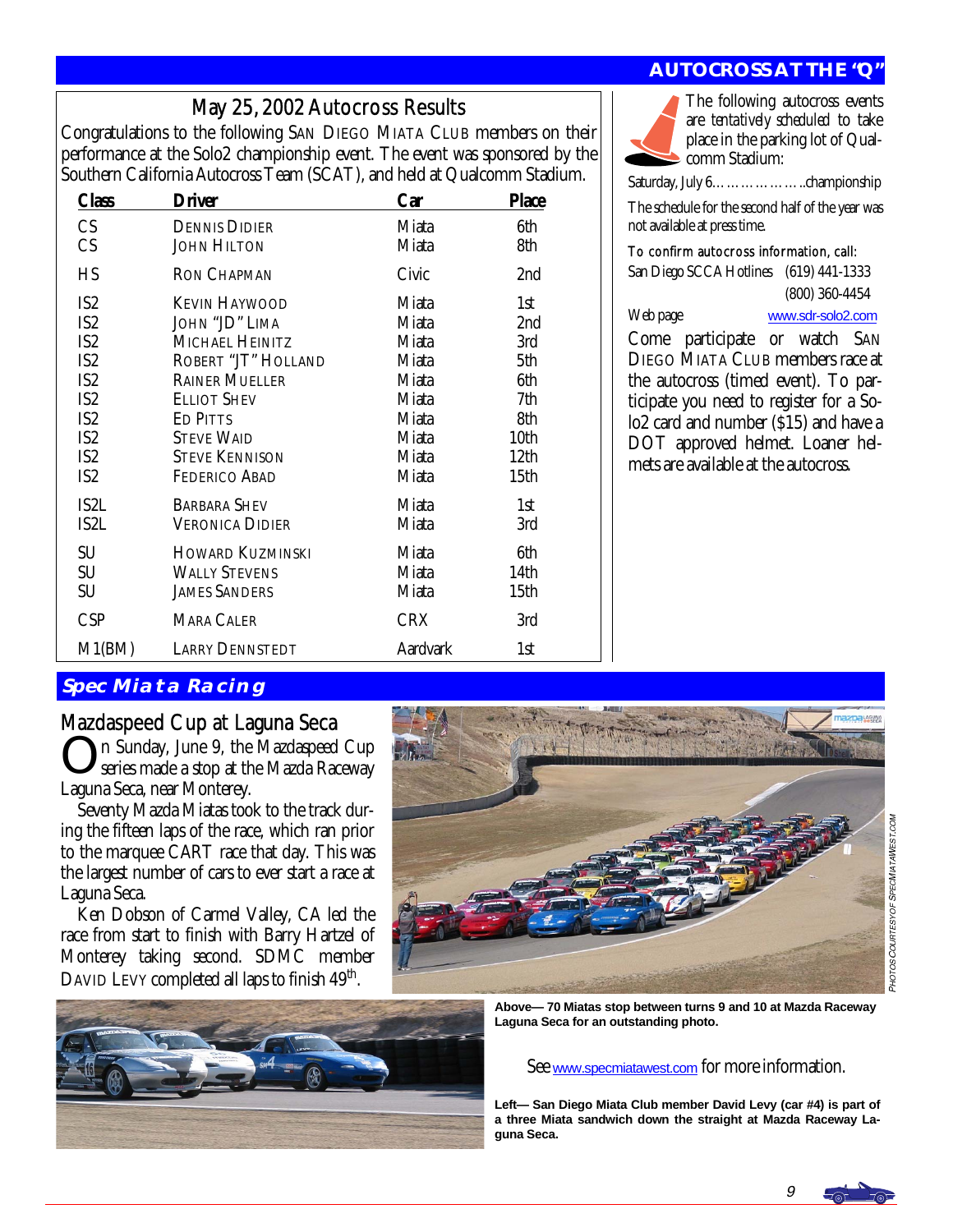#### **Tech articles**

#### **Stranded**

I had planned to spend Saturday<br>
and Sunday of Memorial Day<br>
weekend at Spring Mountain<br>
Motorsports Park with a group<br>
of guys—mainly Corvette and Honda and Sunday of Memorial Day weekend at Spring Mountain Motorsports Park with a group S2000 owners. The track, designed by owner Rupert Bragg-Smith (and underwritten by GM), is a very technical road track designed for teaching high performance driving. It's located in Pahrump, Nevada, which is about 50 miles north of Las Vegas on the southeastern edge of Death Valley.

 Coming off the track after my third session, I noticed I was running very rough, and stalled twice as I came into



the paddock area. I started up and it sounded like it wasn't running on all cylinders. I thought to

myself: no problem, I have an extra set of wires! I installed a new set of Magnecor wires—that didn't help!

 No "check engine" light came on to help me diagnose the problem and I felt very lost. Luckily, starting up the Miata and having it die started to attract attention. A BMW driver came over and suggested that maybe I had a fouled plug. OK—I've got a set of plugs with me (but forgot to pack the spark plug socket). I ran around the pits with my spark plugs to see if anyone had a socket that would fit. Bingo! I borrowed one from a Cobra owner and went back to the hotel so my Miata could cool off before I pulled the plugs.

 A few hours later (It's very hot in Pahrump and the engine took a long time to cool down) I removed the plugs. They were covered with soot. I put in new plugs, started up still missing! I pulled one of the new plugs—very sooty!

 Why am I running so rich? Robert (5.0 liter Mustang owner) stopped by on the way back to his hotel to see how I was making out. I shoved my Enthusiasts Manual at him. He skimmed the engine trouble-shooting chapter (it offered no help) and asked me to start removing pieces. The first thing to do was remove the Jackson CAI unit. He looked into the air flow meter (AFM) and said: "Why is this open? Is it usually open?" (damned if I could remember.) I stuck my small fingers in it, found the vane, and could close it. So he had me start up the engine while he held the vane closed—it ran great, then he gradually let it fall open—ugly! It took Robert a total of 30 minutes to diagnose...a



broken clock spring in a sealed part of the AFM. By this time it was about 7:30 p.m. Robert walked over to the local auto parts store and they said they could get me the part by Thursday.

 I called my husband, TOM, and told him I needed an air flow meter! I also asked him to call MARK BOOTH and ask him to post a "Help, stranded near Las Vegas, need AFM" e-mail on [Miata.net](http://www.miata.net). We netted advice on how to repair the AFM electronics and realign the spring (as far as I know no one has ever had their AFM spring break). Flyin´ Miata's Bill Cardell's advice was to simply replace the entire unit.

 Sunday, with nothing to do but get rides from other drivers, I opened the sealed part of the AFM with my pocket knife, and sure enough you could see the broken spring under the electronics! Robert and I discussed ways of repairing it and decided that if we were in the middle of a South American jungle it would be worth trying to repair it, but all in all it would be better to replace the unit.

 Tom called WALLY STEVENS (SDMC's very own used Miata part source) to see if he had one and he did! I asked Tom to FedEx the part (FedEx being closed on Memorial Day Monday meant I would not get the part until Wednesday), but he insisted on bringing it to me. Hewanted to drive behind me to make sure I didn't get stuck on the edge of Death Valley on 60 miles of empty, empty road to Baker, home of the world's biggest thermometer.

 Tom drove it out. I installed it and then Tom followed me home. I'm pretty lucky it happened at the track, among friends, instead of on the way there or on the way home!

#### — STEF GOULD

**Left— Stef Gould gets a little help from her friends to try and get her BRG going again.** 

10